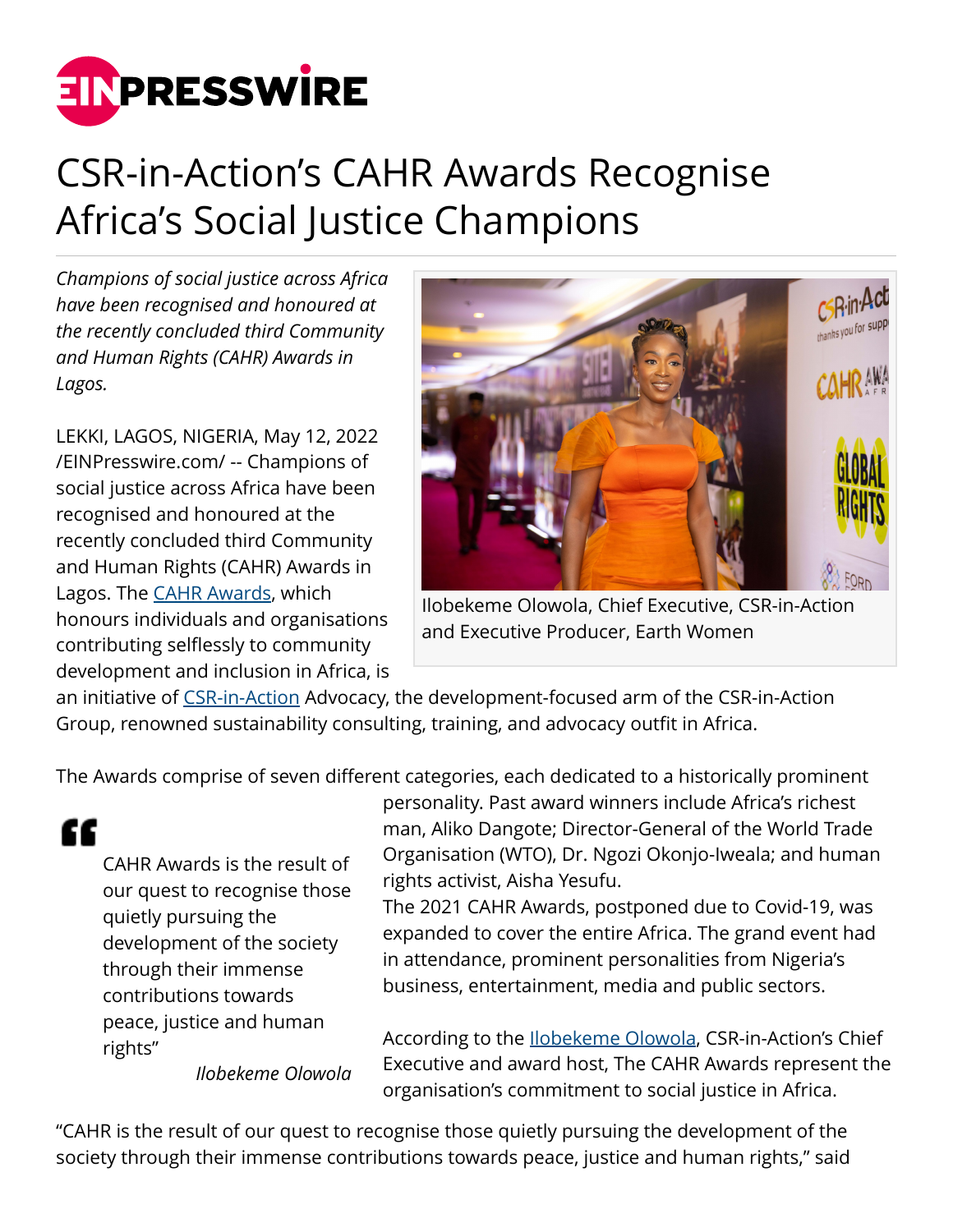Olowola.

"We want to use CAHR Awards to show that people in Africa and of African descent care about the continent and are doing great things," she added.

During a night of glitz and glamour, Professor Patricia O. Donli won the Mallam Aminu Kano Award for Leadership, for her role in leading her team to support over 5,000 female IDPs amongst others, whilst Nkatha Mugao from Kenya was awarded the Apostle Hayford Alile Humanitarian Award for her work in reaching out to more than 300 families affected by clashes, violence, and poverty in Kenya, and supporting more than 1,200 women-led families.

Uche Kenneth Udekwe, the founder of Natal Cares, a social enterprise that leverages the power of technology and innovation to combat maternal and infant mortality in Nigeria, won the Hajiya Gambo Sawaba Community Impact Award (Individual Category) while the Corporate Category went to IHS Nigeria Limited, a leading tower company in Nigeria for its sustainable innovations.

TotalEnergies Marketing Nigeria Plc, which has reduced its emissions by 1,989 tonnes (the equivalent of planting 88,009 trees) through its solar service stations, won the Ken Saro-Wiwa Environmental Management Award whilst Mauritian-based Djemillah Mourade-Peerbux won the Funmilayo Ransome-Kuti Human Rights Award (Individual) for her work in supporting sexual violence and assault victims.

The corporate category of the Funmilayo Ransome-Kuti Human Rights Award went to Zimbabwe Peace Project, an organisation working towards sustainable peace in the Southern African nation. PIND Foundation won the MKO Abiola Community Engagement Award for promoting peace and equitable economic growth in Nigeria's oil rich but turbulent Niger Delta region while the Josephine Nkedilim Equal Rights Award was given to Amnesty International for campaigning for a world where human rights are enjoyed by all.

"CAHR Awards provides the platform to outstanding and deserving organisations and individuals who have contributed to the rights of communities across Africa" said Tokunbo George Taylor, Managing Director, Hill+Knowlton Strategies Nigeria and a CAHR Awards juror for three years. Taylor noted that the CAHR Awards has grown, from seven award categories in its first year to nine in the third.

"In addition, entries have continued to grow; with 300 per cent increment in nominations and 1,000 per cent increment in votes by its third year of existence. We had over 100 nominations and 28,000 votes were received for this year. Also, instead of keeping it within Nigeria, we have decided to open it up to Africa," Taylor added.

According to Kenyan-based Nkatha Mugao, who won the Apostle Hayford Alile Humanitarian Award, her recognition by CAHR Awards means that her work is not just limited to Kenya but has been noticed internationally.